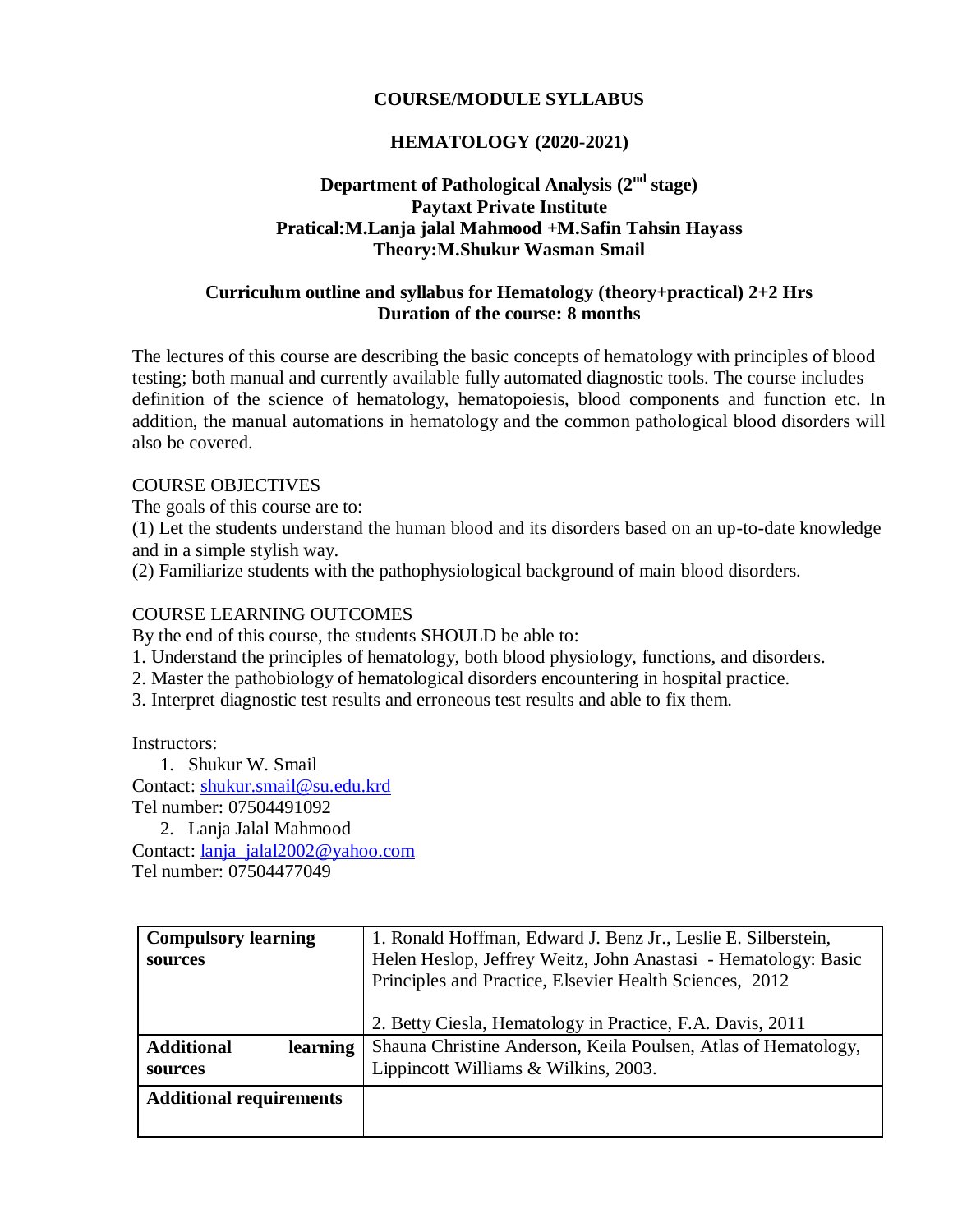## **Appendix**

# **Course/Module Content**

| N              | Topic of the lecture                                                                          | Literature             |
|----------------|-----------------------------------------------------------------------------------------------|------------------------|
| $\mathbf{1}$   | Anatomy / physiology of bone marrow;                                                          | 1. p. 78-96; 350-370.  |
|                | Ontogeny of haematopoiesis                                                                    | Lecture handouts       |
|                | Stem cell biology and haematopoietic differentiation pathways;                                | (provided<br>by<br>the |
|                | Control of haematopoiesis - roles of cytokines, growth factors                                | author)                |
|                | and bone marrow microenvironment (niches)                                                     |                        |
|                | Bone marrow failure:                                                                          |                        |
|                | Aplastic anaemia                                                                              |                        |
| $\overline{2}$ | Erythropoiesis;                                                                               | 1. p. 258-279;         |
|                | Normal red cell structure (including membrane cytoskeleton);                                  | Lecture handouts       |
|                | Normal red cell metabolism (including generation of ATP, 2,3<br>DPG and antioxidant defense); |                        |
|                | Normal haemoglobin (structure and function)                                                   |                        |
|                | Red cell senescence and removal by RE system                                                  |                        |
| 3              | Leucopoiesis;                                                                                 | 1. p. 280-291; 171-    |
|                | Normal function of granulocytes, monocytes and lymphocytes;                                   | 181                    |
|                | Anatomy of immune system (primary and secondary lymphoid                                      | Lecture handouts.      |
|                | organs)                                                                                       |                        |
|                | Innate immunity and the inflammatory response                                                 |                        |
| $\overline{4}$ | Anaemia:                                                                                      | 1. p. 450-456; 406-    |
|                | Definition;<br>$\bullet$                                                                      | 417.                   |
|                | Pathophysiology and clinical signs/symptoms;<br>$\bullet$                                     | Lecture handouts       |
|                | classification by cause;<br>$\bullet$                                                         |                        |
|                | morphological classification                                                                  |                        |
|                | Erythrocytosis                                                                                |                        |
|                | Causes and differential diagnosis                                                             |                        |
| 5              | Iron metabolism                                                                               | 1. p. 437-449          |
|                | Red cell disorders relating to iron:                                                          | Lecture handouts       |
|                | Iron deficiency anaemia<br>$\bullet$                                                          |                        |
|                | Anaemia of chronic inflammation                                                               |                        |
|                | Sideroblastic anaemia                                                                         |                        |
|                | Haemochromatosis and other iron overload disorders                                            |                        |
| 6              | Megaloblastic anaemia due to vit B12 or folate deficiency<br>Haemolytic anaemia               | 1. p. 473-504; 614-    |
|                | Definition<br>$\bullet$                                                                       | 638                    |
|                | Hereditary causes (spherocytosis, elliptocytosis,                                             | Lecture handouts       |
|                | enzymopathies, etc.)                                                                          |                        |
|                | Acquired causes (immune, non-immune including malaria and                                     |                        |
|                | $PNH$ )                                                                                       |                        |
|                |                                                                                               |                        |
| $\tau$         | Genetic disorders of haemoglobin:                                                             | 1. p. 457-472; 505-    |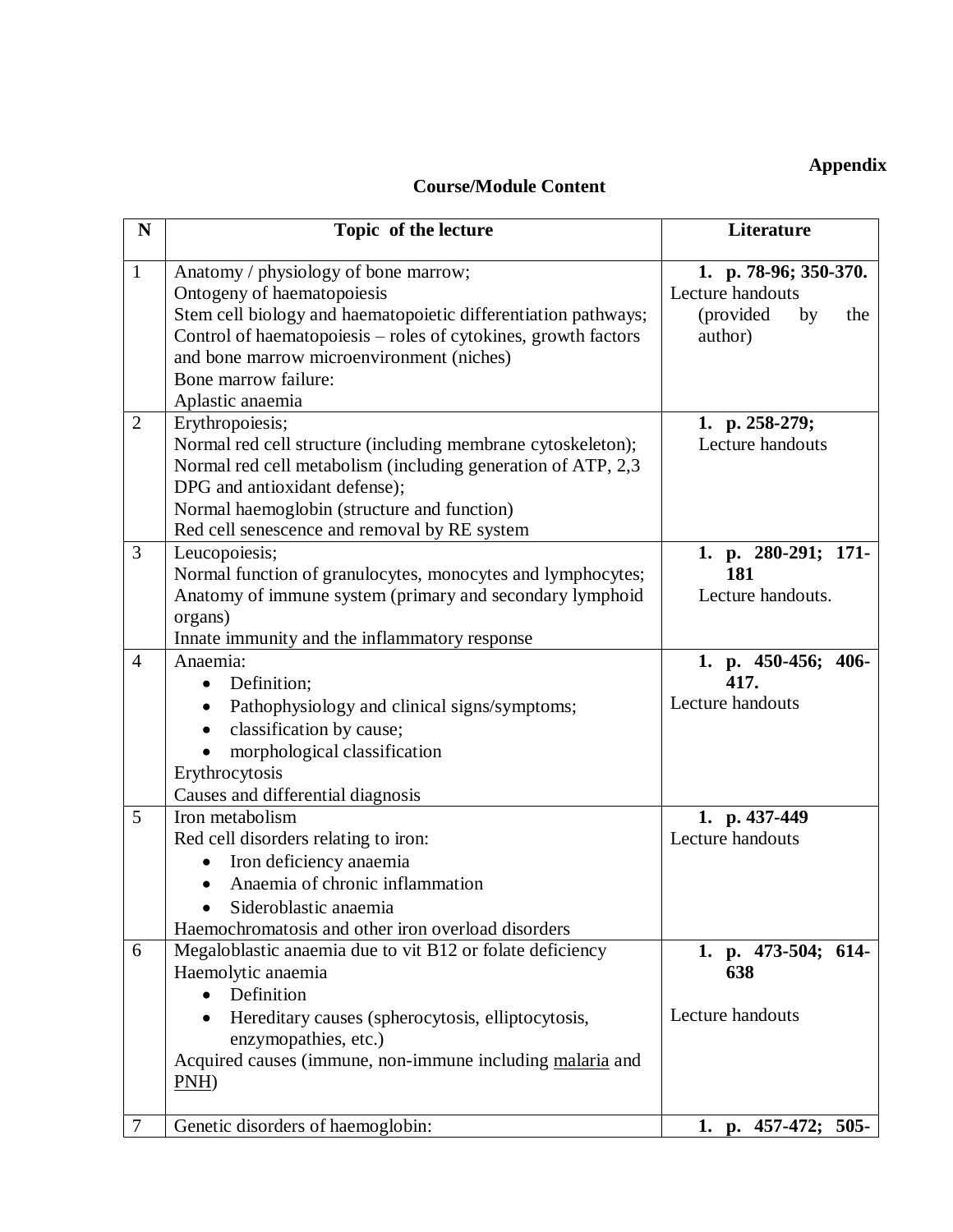|     | Structure of the haemoglobin genes<br>$\bullet$             | 535                    |
|-----|-------------------------------------------------------------|------------------------|
|     | Thalassaemia syndromes                                      | Lecture handouts       |
|     | Structural haemoglobinopathies                              |                        |
|     |                                                             |                        |
| 8   | Non-malignant white cell disorders:                         | 1. p. 640-720;         |
|     |                                                             | 728-780                |
|     | Secondary leucocytosis and effects of bacterial / viral     | Lecture handouts       |
|     | infection (including infectious mononucleosis)              |                        |
|     | Agranulocytosis<br>٠                                        |                        |
|     |                                                             |                        |
|     | Molecular pathogenesis of leukaemia.                        |                        |
|     |                                                             |                        |
|     |                                                             |                        |
| 9   | Acute leukaemias                                            | 1. p. $853-960$ ;      |
|     |                                                             | Lecture handouts       |
|     | Classification: FAB / WHO                                   |                        |
|     | Myelodysplastic syndromes                                   |                        |
|     | Classification: FAB / WHO                                   |                        |
|     | Aspects of treatment (chemotherapy - targeted and non-      |                        |
|     | targeted; HSC transplantation)                              |                        |
| 10  | Chronic myeloid leukaemia                                   |                        |
|     | Myeloproliferative disorders (PV, ET, MF)                   | 1. $p. 981-997$        |
|     |                                                             | Lecture handouts       |
| 11. | Lymphoproliferative disorders:                              |                        |
|     |                                                             | 1. p. $1170-1191$ ;    |
|     | Chronic lymphocytic leukaemia<br>$\bullet$                  | 1112-1169              |
|     | Hodgkins lymphoma<br>$\bullet$                              | Lecture handouts       |
|     | Non-Hodgkins lymphoma<br>$\bullet$                          |                        |
|     | Multiple Myeloma / Waldenstroms macroglobulinaemia          |                        |
|     |                                                             |                        |
| 12. | Haemostasis:                                                | 1. p. 1774-1808        |
|     | Components of haemostasis system                            |                        |
|     | Haemostasis mechanisms                                      | Lecture handouts       |
|     |                                                             |                        |
| 13  | Bleeding disorders                                          | 1821-1856;<br>1.<br>p. |
|     | Hereditary coagulation defects                              | 1867-1939              |
|     | von Willebrands disease                                     | Lecture handouts       |
|     | Platelet disorders                                          |                        |
|     | Thrombocytopenia (immune and non-immune)                    |                        |
|     | Functional disorders (hereditary and acquired)<br>$\bullet$ |                        |
|     | Acquired haemostasis disorders (DIC, , liver disease,       |                        |
|     |                                                             |                        |
|     | TTP)                                                        |                        |
| 14  | Thrombotic disorders                                        |                        |
|     | Thrombophilia (hereditary and acquired eg APS)              | 1. p2048-2059          |
|     |                                                             | Lecture handouts       |
| 15  |                                                             | 1. p. 2102-2119;       |
|     | Therapeutic aspects of haemostasis:                         | Lecture handouts       |
|     | Anticoagulant therapy                                       |                        |
|     | Heparin                                                     |                        |
|     | Warfarin                                                    |                        |
|     |                                                             |                        |
|     | New oral anticoagulants<br>$\bullet$                        |                        |